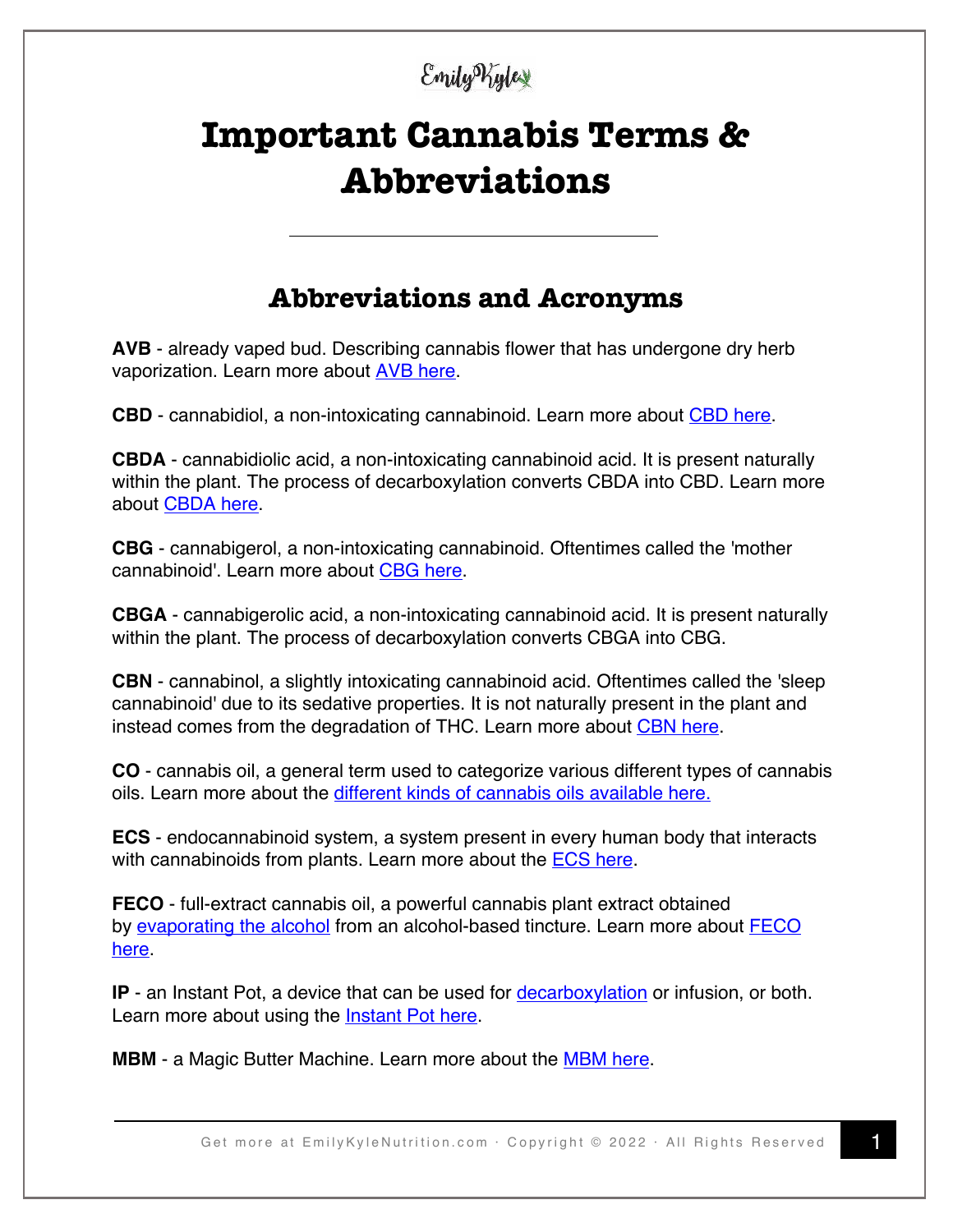### Emily Kylex

**MCT** - medium-chain triglyceride, a type of oil often used in cannabis preparations. Learn more about MCT oil here.

**QWET** - quick wash extraction technique, a method of making a cannabis tincture. Oftentimes called the 'Golden Dragon' or a freezer tincture. Learn more about the QWET method here.

**RSO** - an acronym for Rick Simpson Oil. Similar to FECO, but prepared with unsafe solvents like isopropyl alcohol and naptha. Learn more about RSO here.

**THCA** - tetrahydrocannabinolic acid, a non-intoxicating cannabinoid acid. It is present naturally within the plant. The process of decarboxylation converts THCA into THC. Learn more about THCA here.

**THC (Δ8)** - also called delta-8 tetrahydrocannabinol, a mostly synthetic derivative of cannabis that provides a less intoxicating experience than delta-9.

**THC (Δ9)** - also called delta-9 tetrahydrocannabinol, the most common intoxicating cannabinoid found in cannabis.

**THCV** - tetrahydrocannabivarin, a non-intoxicating cannabinoid.

#### **Commonly Used Cannabis Terms**

**Application method** - the way cannabis is used in or outside of the body. Learn more about application methods here.

**Ardent** - a certain brand of cannabis infusion machines that both decarbs and infuses. Learn more about Ardent products here.

**Broad-spectrum** - cannabis containing a wide range of cannabinoids, but with the THC removed. Learn more about broad-spectrum products here.

**Cannabis powder** - a term with two different meanings. This can refer to ground, decarbed cannabis that is used in its natural form. This can also refer to cannabis oil powder made with maltodextrin.

**Capsule** - a small, empty pill pocket that can be filled with various forms of cannabis. Learn more about cannabis capsules here.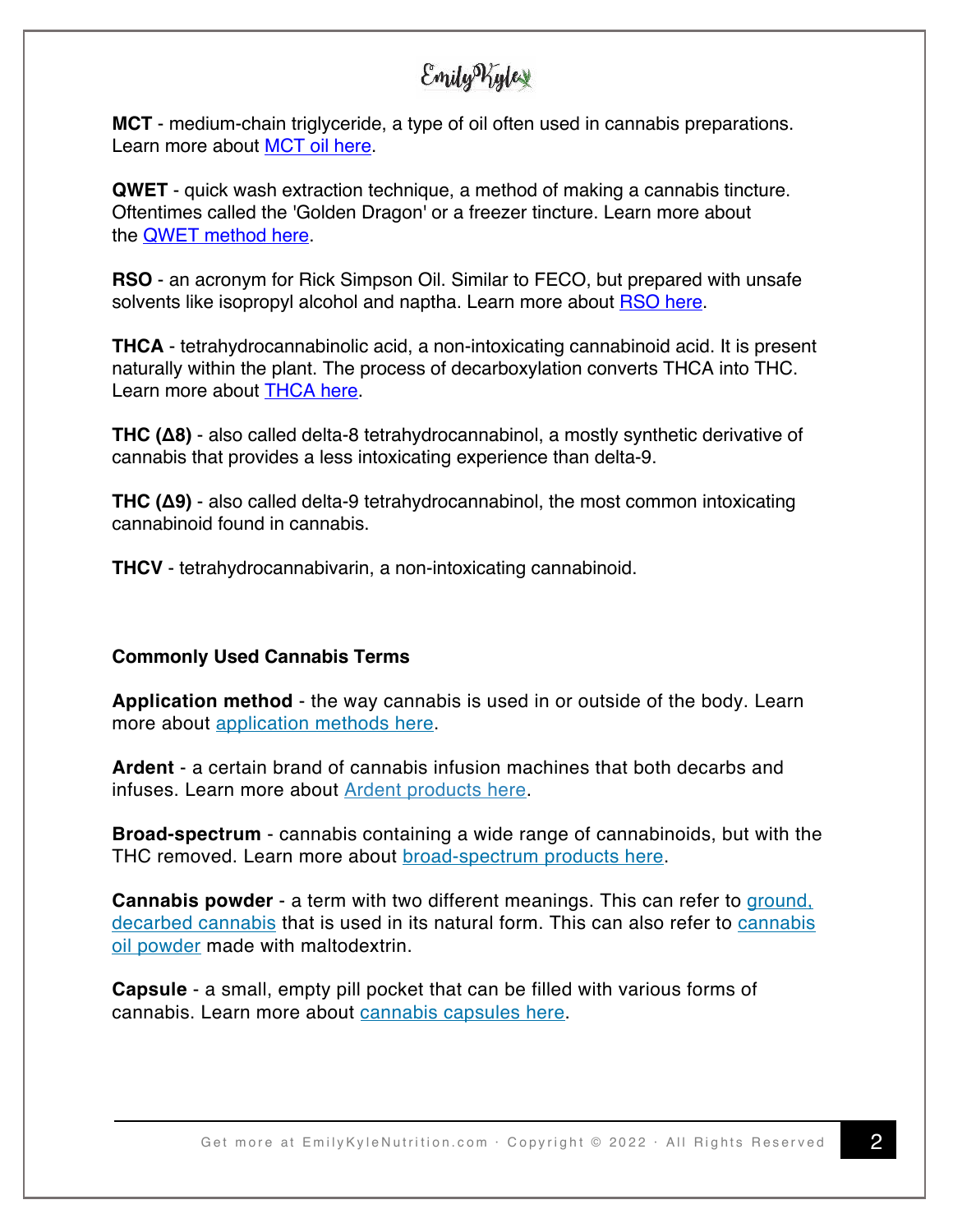## Emily Vigles

**Chlorophyll** - a pigment that gives a plant its green hue. It helps a plant make its own food and produce oxygen through a process called photosynthesis. Learn more about chlorophyll here.

**Concentrates** - several different types of cannabis products that contain cannabinoids in very concentrated forms. Learn more about concentrates here.

**Decarboxylation** - also called decarb or decarbing, a process required to convert cannabinoid acids to their active cannabinoid form. Learn more about decarboxylation here.

**Dosage** - how much cannabis, in milligrams, in contained in a serving. This can be determined for edibles using an edibles dosage calculator.

**Dry herb vape** - an inhalation device that is thought to be safer than smoking. Learn more about dry herb vaporizers here.

**Endocannabinoid system** - a system present in the human body that helps to maintain homeostasis. Learn more about the endocannabinoid system here.

**Fan leaf** - the large, green leaves present on the cannabis plant for the purpose of facilitating photosynthesis. Learn more about fan leaves here.

**Firecrackers** - a simple cannabis recipe that involves sprinkling decarbed flower onto peanut butter on a cracker. Get my firecracker recipe here.

**Flower bud** - one of the most important parts of the cannabis plant, the flower bud contains the majority of the plant's trichomes, cannabinoids, and terpenes. Learn more about flower buds here.

**Full-spectrum** - cannabis contains a wide range of cannabinoids, including THC. Learn more about full-spectrum products here.

**Golden dragon** - an alcohol-based cannabis preparation also known as a freezer tincture or QWET tincture. This method involves using frozen ingredients and quicker wash times. Learn more about the Golden Dragon tincture here.

**Grain alcohol** - high-proof alcohol that is ideal for making cannabis tinctures. Learn more about high-proof grain alcohol here.

**Green dragon** - an alcohol-based cannabis preparation known for its long soak times. Learn more about the Green Dragon tincture here.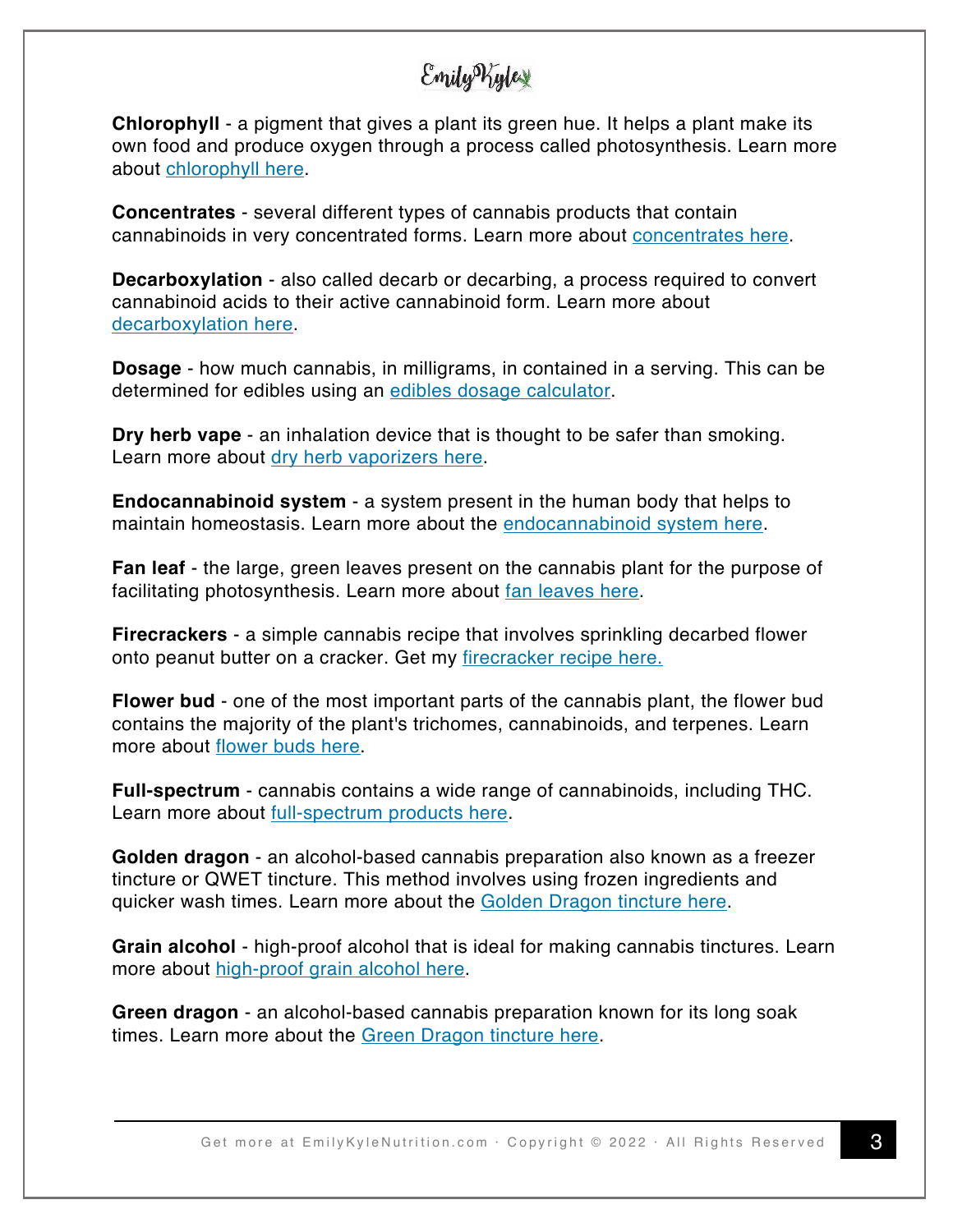### Emily Kylex

**Hemp seeds** - a nutritious food obtained from the seeds of a cannabis plant. Hemp seeds do not contain any cannabinoids. Learn more about the benefits of hemp seeds here.

**Hemp seed oil** - a nutritive oil used for cooking. It does not contain cannabinoids and is not the same as CBD oil. Learn more about hemp seed oil here.

**Infusion machine** - a small, compact machine that can help infuse your cannabis into butter or oil. There are many different types of these machines. Learn more about infusion machines here.

**Kief** - the trichome-rich, powdery substance left in the bottom of a cannabis grinder. Sometimes called pollen or dry sift. Learn more about kief here.

**Lecithin** - is a common ingredient used to make cannabis edibles. It helps bind opposing ingredients together and may help improve bioavailability. Learn more about lecithin here.

**LEVO** - a certain type of cannabis infusion machine that both decarboxylates and infuses for you. Learn more about  $LEVO$  here.

**Munchies** - a term used to describe strong food cravings typically associated with post-cannabis consumption. Learn more about the munchies here.

**Root** - cannabis roots grow from the stalk of the plant into the ground. They deliver nutrients and water to the plant. They also have their own potential health benefits. Learn more about the roots here.

**Salve** - a type of topical preparation often made with cannabis with the purpose of pain relief. Get my cannabis salve recipe here.

**Sublingual** - a type of cannabis application method that involves holding the product under the tongue or inside the cheek. Learn more about sublingual absorption here.

**Terpene** - volatile organic compounds, essential oils, that give the plant its distinct aroma. Terpenes contain their own unique health benefits. Learn more about terpenes here.

**Tincture** - a cannabis preparation made using high-proof grain alcohol. There is more than one type of tincture; see Green dragon and Golden dragon. Learn more about the differences here.